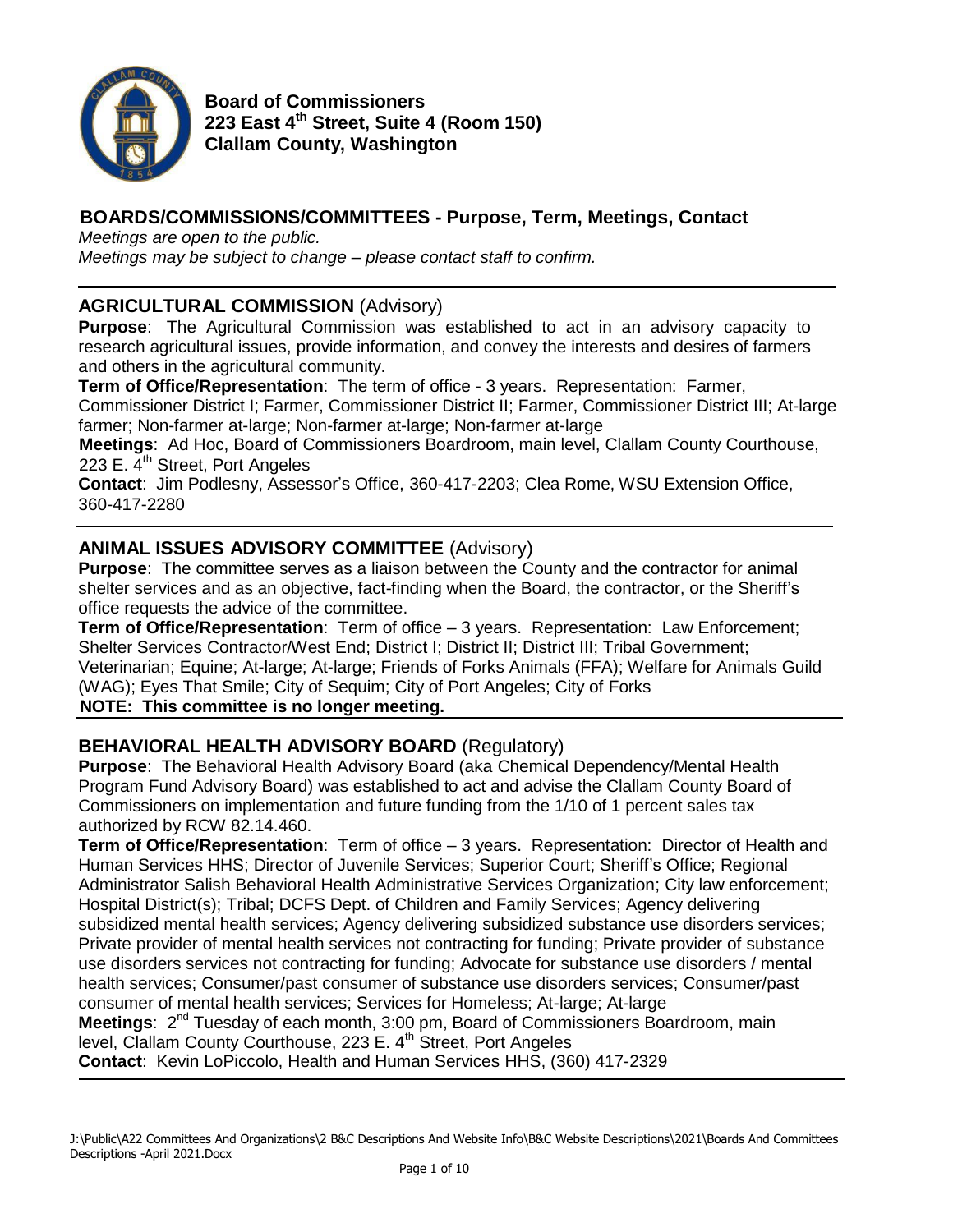# **BOARD OF EQUALIZATION** (Regulatory)

**Purpose**: The Clallam County Board of Equalization was established pursuant to RCW 83.48. The Board of Equalization receives appeals, holds hearings, evaluates evidence, and issues determinations of the fair market value of property within Clallam County in the case of disputes between the County Assessor and a property owner. Members are required to be U.S. citizens and reside in Clallam County for not less than two years. **Term of Office/Representation**: Term of office – 3 years. Representation: District I; District II; District III; Alternate **Meetings**: Ad Hoc, Clallam County Courthouse, 223 E. 4th Street, Room 150, Port Angeles **Contact**: Rich Meier, Board of Equalization Program Coordinator, (360) 417-2330

# **BOARD OF HEALTH** (Regulatory)

**Purpose**: The Clallam County Board of Health is responsible for all matters pertaining to the preservation of the life and health of the County citizens, including community health assessment, health status, preventable health risks, and availability of resources. The Board enacts rules, regulations, and policies to preserve, promote and improve the health status of Clallam County residents; assures high quality and effective health services including control and prevention of dangerous, contagious, or infectious diseases; works to prevent, control and abate nuisances detrimental to public health; enforces public health statutes of the state and county; establishes fee schedules for issuing and renewing licenses and permits or for other services authorized by the law and rules of the Washington State Board of Health.

**Term of Office/Representation**: Term of office – 3 years. Representation: City Council member; Hospital District Commissioner; At-large; At-large; Commissioner District I; Commissioner District II; Commissioner District III

Meetings: 3<sup>rd</sup> Tuesday of each month, 1:30 pm, Board of Commissioners Boardroom, main level, Clallam County Courthouse, 223 E. 4<sup>th</sup> Street, Port Angeles

**Contact**: Chelsea Lierly, Health and Human Services HHS, (360) 417-2377

## **BOUNDARY REVIEW BOARD** (Regulatory)

**Purpose**: The Board operates under the authority of RCW 36.93. Upon request by any jurisdiction affected by a boundary change such as an annexation proposal or district merger, reviews the proposal (notice of intent) and has broad powers to determine logical boundaries, transfer of services, and other matters.

**Term of Office/Representation**: Term of office – 4 years, standing. Representation: Governor Appointee; Governor Appointee; County Appointee; Cities Appointee; Special District Appointee **Meetings**: Ad Hoc, Board of Commissioners Boardroom, main level, Clallam County Courthouse, 223 E. 4<sup>th</sup> Street, Port Angeles

**Contact**: Morgann Halencak, Board of Commissioners Office, (360) 417-2233

## **BUILDING CODE BOARD OF APPEALS** (Regulatory)

**Purpose**: The Building Code Board of Appeals hears and decides appeals of orders, decisions, or determinations made by the Building Official relative to the application and interpretation of the codes adopted in Clallam County Code 21.01, Building and Construction Code.

**Term of Office/Representation**: Term of office – 3 years. Representation: Alternate; Alternate; Architect; Civil or Structural Engineer; General Contractor; ICC Certified Fire Marshal, Fire Inspector, or Fire Plan Examiner; ICC Certified Building Official, Building Inspector, or Plans Examiner **Meetings**: Ad Hoc, Board of Commissioners Boardroom, main level, Clallam County Courthouse, 223 E. 4<sup>th</sup> Street, Port Angeles

**Contact**: Annette Warren, Building Official, (360) 417-2314; Mary Ellen Winborn, Director Department of Community Development, (360) 417-2323

J:\Public\A22 Committees And Organizations\2 B&C Descriptions And Website Info\B&C Website Descriptions\2021\Boards And Committees Descriptions -April 2021.Docx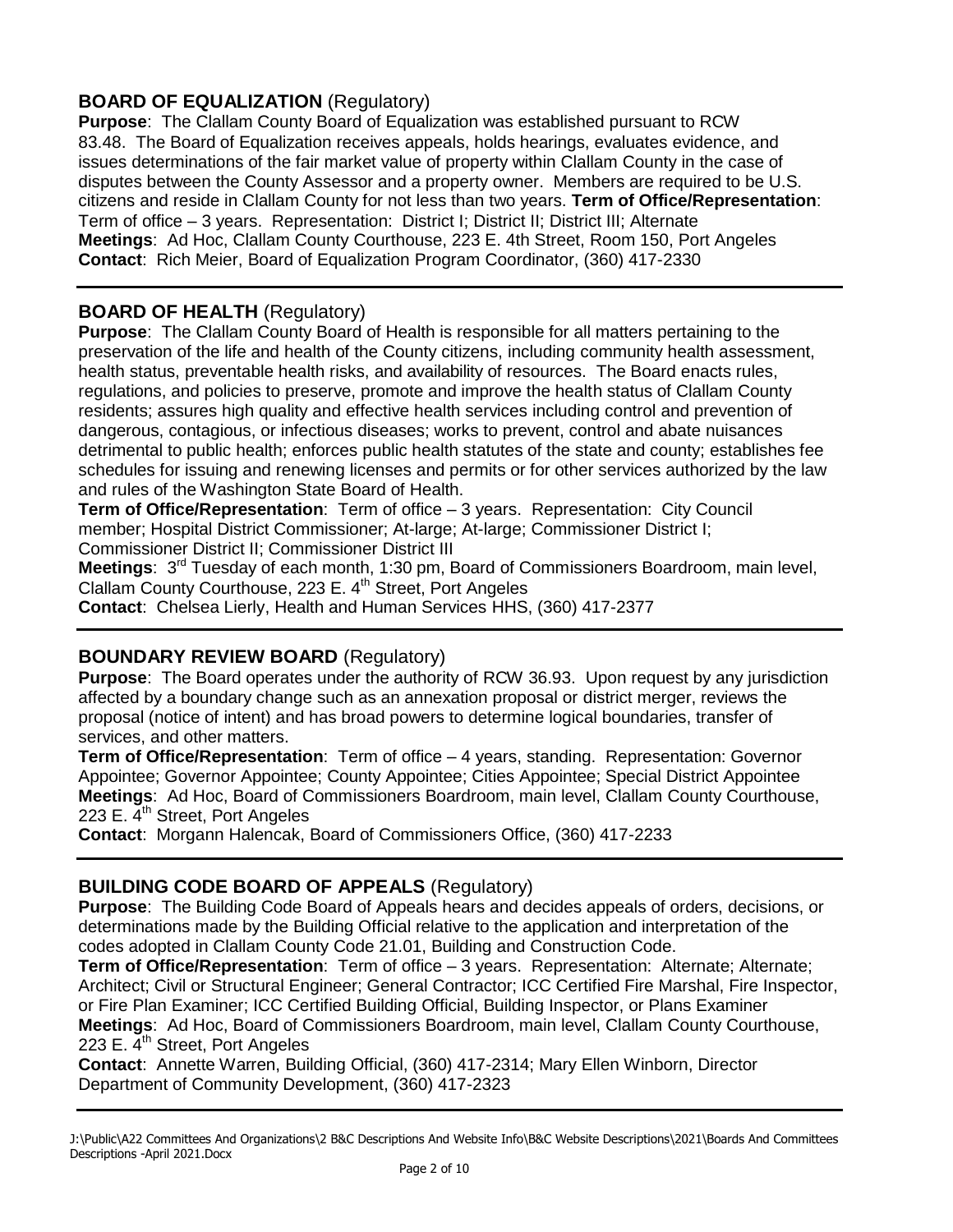# **CARLSBORG COMMUNITY ADVISORY COUNCIL** (Advisory)

**Purpose**: The Carlsborg Community Advisory Council acts as a liaison between the citizens in the Carlsborg Urban Grown Area (UGA) and the Clallam County Board of Commissioners for gathering and analyzing information, and making recommendations regarding community and growth management issues.

**Term of Office/Representation**: Term of office – 3 years. Representation: Resident within UGA exclusive of any manufactured/mobile home community; Resident of a manufactured/mobile home park community within Carlsborg UGA; Business or real property owner within the Carlsborg Industrial zone; Business or real property owner within the Highway 101 Commercial zone; Business or real property owner within the Carlsborg Village Center; At-large member who is a real property owner within the UGA boundary; At- large member who is a real property owner within the UGA boundary

**Meetings**: To be determined

**Contact**: Mary Ellen Winborn, Director Department of Community Development, (360) 417-2323

## **CIVIL SERVICE COMMISSION** (Regulatory)

**Purpose**: The Civil Service Commission gives practical civil service tests to applicants; makes suitable rules and regulations; and makes investigations regarding the operation of the Sheriff's Department. Upon the petition of a citizen after proper verification, the Commission conducts hearings and investigations; hears and determines appeals or complaints; certifies the person highest on the eligibility list; and keeps records. A Civil Service Commission applicant must be a U.S. citizen with two or more years of residency in Clallam County, and who does not hold a salaried public office or work for the County. **Term of Office/Representation**: Term of office – 6 years. Representation: Democrat/ Independent; Republican; Independent Meetings: 2<sup>nd</sup> Friday of each month, 9:00 am, Human Resources Conference Room, Clallam County Courthouse, lower level, 223 E. 4<sup>th</sup> Street, Port Angeles **Contact**: Brenda Wenzl, Human Resources, (360) 417-2396

## **CLALLAM BAY/SEKIU COMMUNITY ACTION TEAM** (Advisory)

**Purpose**: The Clallam Bay/Sekiu Community Action Team was formed to assist in gathering and analyzing information, make recommendations, and advance the orderly growth and development of the area.

**Term of Office/Representation**: Term of office – 3 years. Representation: At-large; At- large; Atlarge; Senior Community; Business Owners (Clallam Bay/Sekiu Chamber of Commerce); Clallam Bay Corrections Center; Clallam Bay School

**Meetings**: To be Determined

**Contact**: Morgann Halencak/Bill Peach, Board of Commissioners Office, (360) 417-2233

## **CLALLAM BAY SEKIU SEWER COMMUNITY ADVISORY BOARD** (Advisory)

**Purpose**: The Clallam Bay-Sekiu Sewer Community Advisory Board is responsible for gathering accurate information regarding Clallam Bay-Sekiu sewer operations, rates and billing procedures, and make recommendations to the Clallam County Board of Commissioners.

**Term of Office/Representation**: Term of office – 3 years.

Meetings: 2<sup>nd</sup> Wednesday of each month, 5:30 pm, Sekiu Community Center or Clallam Bay Fire Hall

**Contact**: Meggan Uecker, Solid Waste Coordinator, (360) 417-2441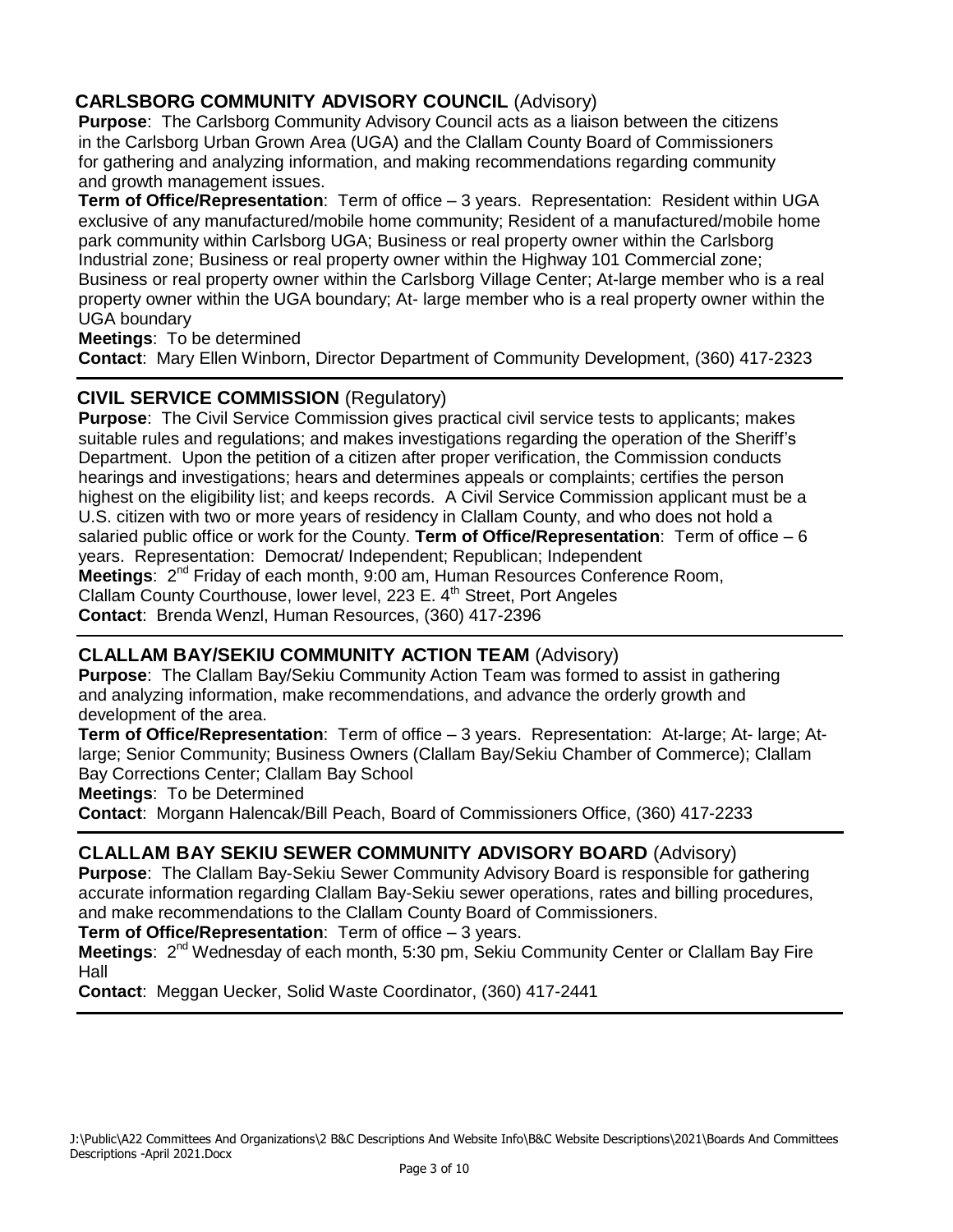# **CONSERVATION FUTURES PROGRAM ADVISORY BOARD** (Advisory)

**Purpose:** The Conservation Futures Program Advisory Board is responsible to recommend to the Board of County Commissioners criteria for selection of the projects to be funded from the Conservation Futures Fund pursuant to RCW 84.34.20. The Advisory Board shall also make annual or more frequent recommendations to the Board of County Commissioners for projects to be funded as part of the conservation futures program and shall develop strategic, long-term plans for the program. **Term of Office/Representation**: Term of office – 4 years. Representation: Commissioner District I; Commissioner District II; Commissioner District II; At-large; At-large; Clallam Conservation District (ex-officio member) ; North Olympic Land Trust (ex-officio member) ; Clallam County Habitat Biologist (ex-officio member/staff); Washington State University Extension Agent (ex-officio member). Meetings: 2<sup>nd</sup> Wednesday of each month, 1:00 p.m., Board of Commissioners Boardroom, main level, Clallam County Courthouse, 223 E. 4<sup>th</sup> Street, Port Angeles **Contact:** Morgann Halencak, (360) 417-2233 

# **CRESCENT COMMUNITY ADVISORY COUNCIL** (Advisory)

**Purpose**: The Crescent Community Advisory Council assists in gathering and analyzing information on growth management issues, such as land use and zoning, public utility service delivery, transportation, and makes recommendations to the Clallam County Board of Commissioners in order to advance the orderly growth and development of the area. **Term of Office/Representation**: Term of Office – 3 years. Representation: Crescent School District; Crescent School District Alternate; Fire District 4; Grange; Area business owner or individual who owns commercially zoned property; At-large; At-large; At-large; Crescent Water Association; Crescent School District Student Body; Crescent School District Student Body alternate. Meetings: 2<sup>nd</sup> Wednesday of every other month, 5:00 pm, Joyce Fire Station, 51250 Hwy 112, Port Angeles

**Contact**: Morgann Halencak/Bill Peach, Board of Commissioners Office, (360) 417-2233

# **DEVELOPMENTAL DISABILITIES ADVISORY COMMITTEE** (Advisory)

**Purpose**: Developmental Disabilities Advisory Committee members act in an advisory capacity to plan and make recommendations to the Clallam County Board of Commissioners and the Department of Health and Human Services HHS regarding programs and services for persons who have intellectual disabilities, cerebral palsy, epilepsy, autism, other neurological impairments, or developmental disabilities and their families through service contracts with provider agencies.

**Term of Office/Representation**: Term of office – 3 years.

Meetings: 1<sup>st</sup> Thursday of every other month, 5:30 pm, Board of Commissioners Boardroom, main level, Clallam County Courthouse, 223 E. 4<sup>th</sup> Street, Port Angeles **Contact**: Andy Brastad, Health and Human Services HHS, (360) 417-2329

# **FAIR ADVISORY BOARD** (Advisory)

**Purpose**: The Fair Advisory Board assists Clallam County in delivery of Fair services to its residents and visitors. Under direction of the Clallam County Board of Directors through the Director of Parks, Fair and Facilities, the Fair Advisory Board holds public meetings, advises and assists the County in developing reasonable rules, fees, regulations and program development strategies for the operations of the County Fair.

**Term of Office/Representation**: Term of office – 4 years. Representation: Agriculture At-Large; Grange; Garden Clubs; At-large; At-large; Communities of Sequim and Dungeness; Communities of Forks or Western Clallam County; City of Port Angeles; Home Arts, Hobbies and Crafts; Horse Groups; Port Angeles Chamber of Commerce; Arts and Photography; 4-H and Homemakers; Small Animals; Livestock

Meetings: 1<sup>st</sup> Wednesday of each month (except Dec and Jan), 6:00 pm, Clallam County Fairgrounds, Fair Kitchen, 1608 W 16<sup>th</sup> Street, Port Angeles **Contact**: Shari Ioffrida, Fair Manager, (360) 417-2251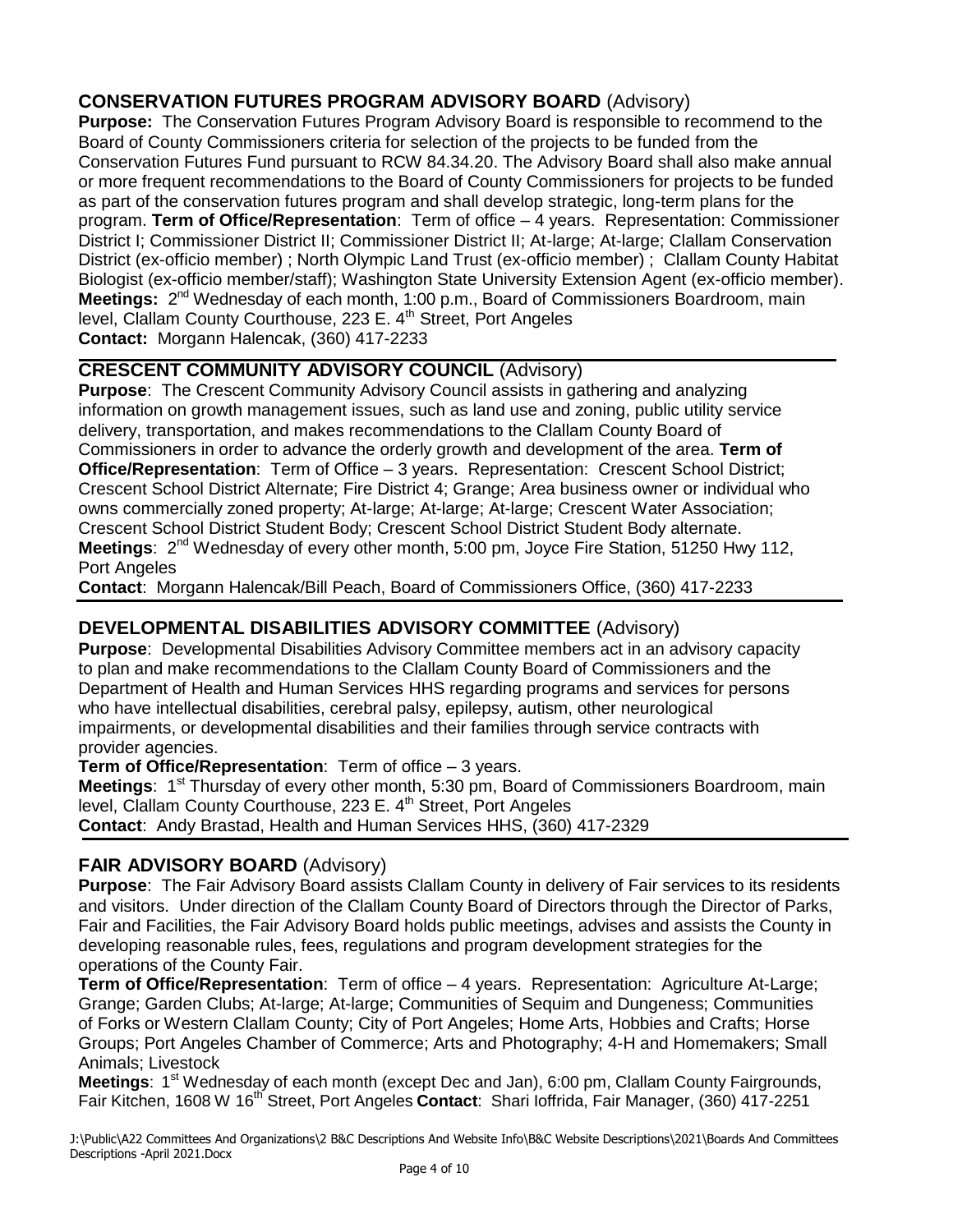# **HERITAGE ADVISORY BOARD** (Advisory)

**Purpose**: The Heritage Advisory Board is responsible for advising the Clallam County Board of Commissions on matters related to the preservation of the cultural heritage of Clallam County.

**Term of Office/Representation**: Term of office – 4 years. Representation: District I; District I; District I; District II; District II; District II; District III; District III; District III

**Meetings:** 1<sup>st</sup> Monday of each month, 4:30 pm, Board of Commissioners Boardroom, main level, Clallam County Courthouse, 223 E. 4<sup>th</sup> Street, Port Angeles

**Contact**: Morgann Halencak, Board of Commissioners Office, (360) 417-2233

## **HOMELESSNESS TASK FORCE** (Advisory)

**Purpose**: The Homelessness Task Force is responsible for advising the Clallam County Board of Commissioners on matters related to the issues regarding homelessness in Clallam County. **Term of Office/Representation**: Term of Office – 3 years. Representation: Health and Human Services Department HHS; City government of Forks; City government of Port Angeles; City government of Sequim; Tribal government of Jamestown S'Klallam; Tribal government of Lower Elwha Klallam; Tribal government of Makah, Tribal government of Quileute; Healthcare providers; Peninsula Housing Authority; Mental health/substance use providers; Domestic violence/sexual assault providers; Department of Social and Health Services; West End service providers; Serenity House; Olympic Community Action Programs; United Way; WorkSource; Law and justice system; Faith community; Business community; Homeless or formerly homeless; At-large; Advocate for youth issues; Advocate for veterans issues. All positions listed above also have Alternate Representation.

Meetings: 1<sup>st</sup> Tuesday of each month, 2:30 pm, Board of Commissioners Boardroom, main level, Clallam County Courthouse, 223 E. 4<sup>th</sup> Street, Port Angeles

**Contact**: Kevin LoPiccolo, Health and Human Services HHS, (360) 417-2329

## **LAKE SUTHERLAND STEERING COMMITTEE** (Advisory)

**Purpose**: The Lake Sutherland Steering Committee was created by the Clallam County Board of Commissioners to work in cooperation of assigned staff to provide citizen input to the Board of Commissioners on management decisions regarding Lake Sutherland Management District 2, Clallam County Code Chapter 27.03.

**Term of Office/Representation**: N/A

Meetings: Biannually, 2<sup>nd</sup> Tuesday in May and the Tuesday after Labor Day, WSU Extension Office, Clallam County Courthouse, main level, 223 E. 4<sup>th</sup> Street, Port Angeles **Contact**: Cathy Lucero, WSU Extension Office, (360) 417-2442

#### **LAW AND JUSTICE COUNCIL (**Advisory)

**Contact**: Lorraine Shore/Bill Benedict, Sheriff's Department, (360) 417-2262

#### **LODGING TAX ADVISORY COMMITTEE** (Advisory)

**Purpose**: The Lodging Tax Advisory Committee was created pursuant to Washington State statute to review all proposed changes to expenditures from the Hotel/Motel Tax Fund and to make recommendations to the Clallam County Board of Commissioners.

**Term of Office/Representation**: Term of office – 3 years. Representation: Collector of the tax; Collector of the tax; Collector of the tax; Collector of the tax; Potential user of fund; Potential user of fund; Potential user of fund; Potential user of fund; Commissioner

**Meetings**: Scheduled at the first of the year

**Contact**: Morgann Halencak/Randy Johnson, Board of Commissioners Office, (360) 417-2233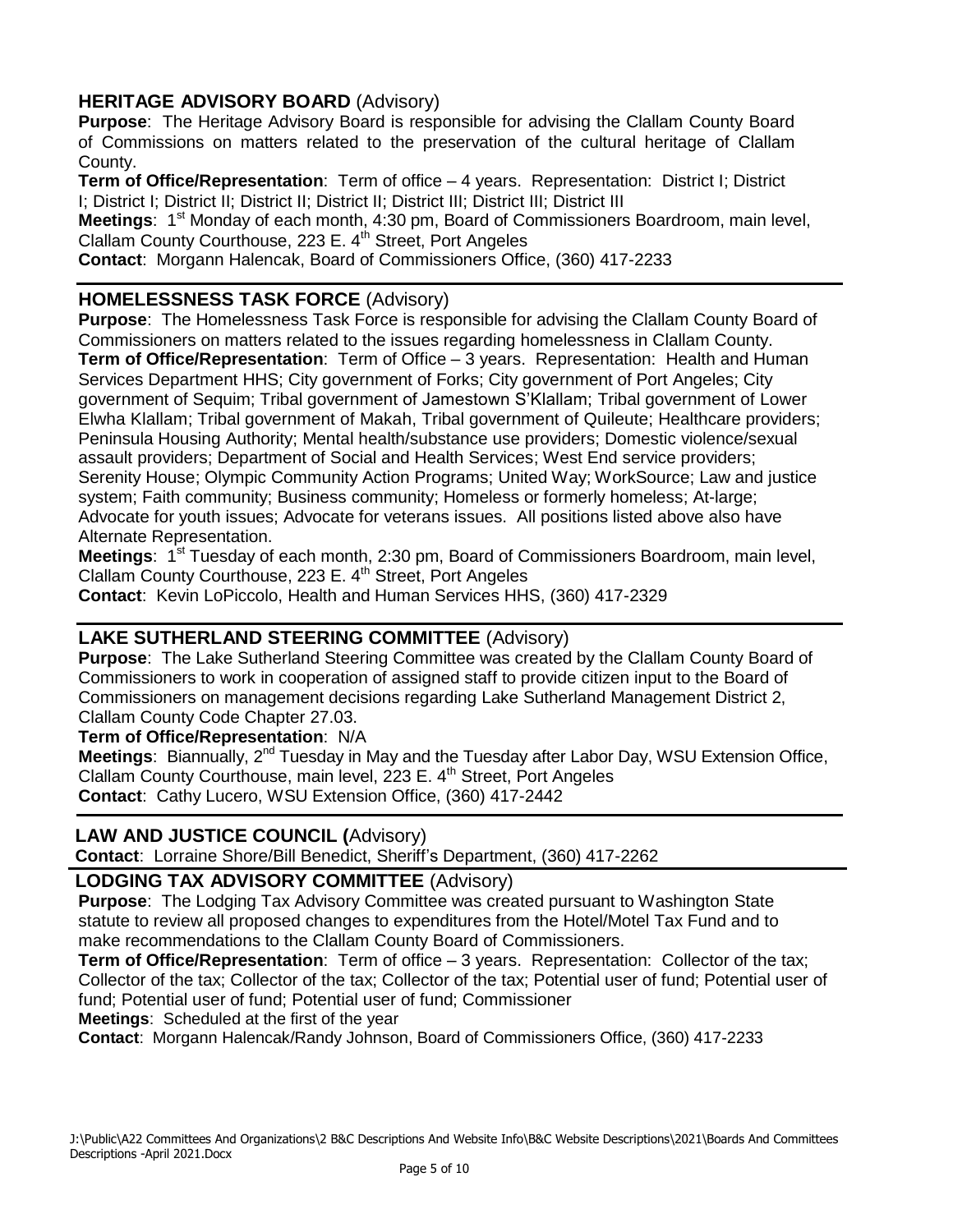# **MARINE RESOURCES COMMITTEE** (Advisory)

**Purpose**: The Marine Resources Committee advises the Clallam County Board of Commissioners regarding issues related to the marine resources of the Strait of Juan de Fuca and its bays, estuaries, and inlets within the borders of Clallam County.

**Term of Office/Representation**: Term of office – 4 years. Representation: Sequim City Council; Port Angeles City Council; Port of Port Angeles Commission; Makah Tribe; Lower Elwha Klallam Tribe; Jamestown S'Klallam Tribal Council; At-large; At-large; Marine Related Recreation and Tourism; Conservation/Environmental; Academic Community; District I; District II; District III; Development Community. All positions listed above also have Alternate Representation. Meetings: 3<sup>rd</sup> Monday of each month, 5:30 pm, Board of Commissioners Boardroom, main level, Clallam County Courthouse, 223 E. 4<sup>th</sup> Street, Port Angeles

**Contact**: Cathy Lear, Department of Community Development, (360) 417-2361

# **NORTH OLYMPIC LIBRARY SYSTEM (NOLS) BOARD OF TRUSTEES** (Regulatory)

**Purpose**: The North Olympic Library System (NOLS) is a junior taxing district providing public library services to all of Clallam County. The Library is supported primarily by property taxes. Additional revenue comes in the form of taxes on public and private timber harvests as well as overdue fines and charges and other miscellaneous revenue. NOLS consists of a Main Library in Port Angeles, branches in Clallam Bay, Forks and Sequim, an Outreach program providing books and other materials to persons who are homebound, and a variety of web-based services. **Term of Office/Representation**: Term of office – 5 years; no more than 2 consecutive terms. **Meetings:** 4<sup>th</sup> Thursday of each month, 5:30 pm, Raymond Carver Community Meeting Room, Port Angeles Main Library, 2210 S. Peabody, Port Angeles. Trustee meetings are also scheduled annually at the Sequim, Forks and Clallam Bay Library branches, please call or check the meeting schedule.

**Contact**: Noah Glaude, Director, (360) 417-8500 ext. 7714

# **NORTH PACIFIC COAST MARINE RESOURCES COMMITTEE** (Advisory)

**Purpose**: Clallam County and Jefferson County Board of Commissioners established the joint North Pacific Coast Marine Resources Committee to address local marine issues, recommend remedial actions to local, state, tribal and federal authorities, and to build local awareness of the issues and support for remedies.

**Term of Office/Representation**: Term of office – 2 years. Representation: Clallam County; Jefferson County; City of Forks; Makah Tribe; Quileute Tribe; Hoh Tribe; Quinault Tribe; Clallam County Citizen – Science; Clallam County– Conservation/Environment; Clallam County - Recreation; Jefferson County Economic/Scientific; Jefferson County Conservation/Environmental; Jefferson County Recreational; Jefferson County Olympic Coast National Marine Sanctuary; Jefferson County Washington Department of Fish and Wildlife; Jefferson County U.S. Coast Guard; Jefferson County University of WA. Olympic Natural Resources Center; Jefferson County Washington Sea Grant

Meetings: 3<sup>rd</sup> Tuesday of each month, 4:00 pm, UW Olympic Natural Resources Center (ONRC) 1455 S. Forks Ave., Forks

**Contact**: Mary Ellen Winborn, Department of Community Development, (360) 417-2323

## **NOXIOUS WEED CONTROL BOARD** (Regulatory)

**Purpose**: The Noxious Weed Control Board oversees the control and eradication of noxious weed infestations in Clallam County.

**Term of Office/Representation**: Term of office – 4 years. Representation: Geographic Area 1; Geographic Area 2; Geographic Area 3; Geographic Area 4; Geographic Area 5

**Meetings:** Quarterly, 4<sup>th</sup> Tuesday of the month, 4:30 pm, Board of Commissioners Boardroom, main level, Clallam County Courthouse, 223 E. 4<sup>th</sup> Street, Port Angeles **Contact**: Cathy Lucero, WSU Extension Office, (360) 417-2442

J:\Public\A22 Committees And Organizations\2 B&C Descriptions And Website Info\B&C Website Descriptions\2021\Boards And Committees Descriptions -April 2021.Docx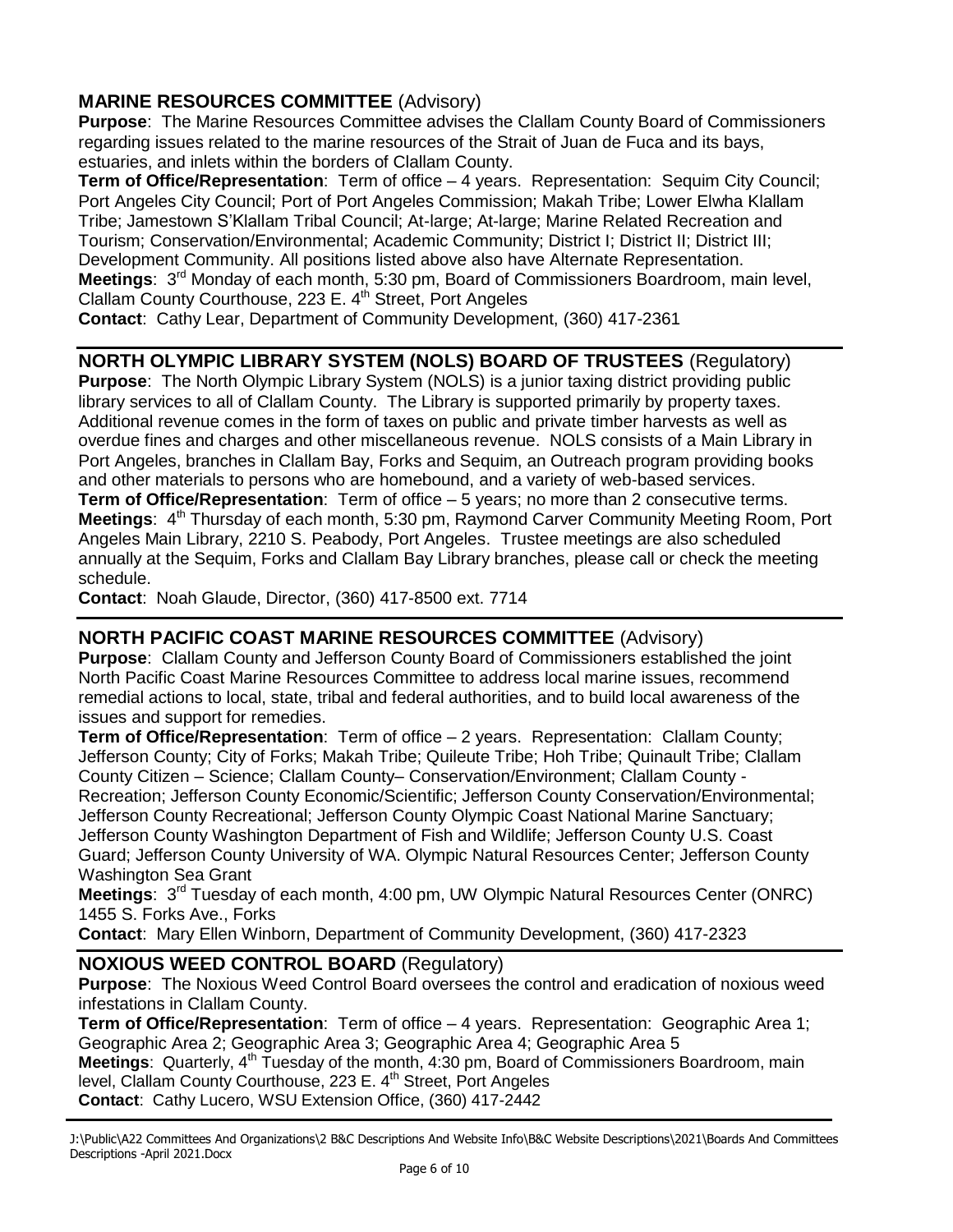# **OLYMPIC AREA AGENCY ON AGING (03A) ADVISORY COUNCIL** (Advisory)

**Purpose**: The Olympic Area Agency on Aging (03A) exists to help elderly individuals and persons with disabilities maintain their dignity, health and independence in their homes, through a comprehensive and coordinated system of home and community-based services. **Term of Office/Representation**: Term of office – 3 years. Representation: 4 representatives for Clallam County.

Meetings: 3<sup>rd</sup> Tuesday of each month, 10 am, Shelton Civic Center, 525 W. Cota Street, Shelton. **Contact**: Carol Ann Laase, (360) 379-5064 / Morgann Halencak, Board of Commissioners Office (360) 417-2233

# **OPPORTUNITY FUND BOARD** (Advisory)

**Purpose**: Washington State legislature authorized rural counties to retain a portion of the sales and use tax to finance public facilities to result in new jobs through business expansion and recruitment. Funds from the Opportunity Fund Program are used to improve the base economy in the incorporated and unincorporated areas of Clallam County through the attraction of businesses with grants and low interest loans for public facilities. The Opportunity Fund Board is responsible for review and consideration of applications received for Opportunity Fund Program funds, and making recommendations to the Clallam County Board of Commissioners who has the final authority to approve or deny an application submitted by an eligible applicant.

**Term of Office/Representation**: Term of office – 3 years. Representation: Port of Port Angeles; City of Port Angeles; City of Sequim; City of Forks; District I; District II; District III **Meetings**: Ad Hoc

**Contact**: Economic Development Corporation (EDC), Colleen McAleer, (360) 457- 7793

## **PARK AND RECREATION ADVISORY BOARD** (Advisory)

**Purpose**: The Park and Recreation Advisory Board assists Clallam County in delivery of park and recreation services to its residents and visitors. Under the direction of the Clallam County Board of Commissioners through the Director of Parks, Fair and Facilities, the advisory board advises and assists Clallam County in developing reasonable rules, fees, and regulations for the operation of Clallam County Parks and other recreational facilities, and reviews park acquisitions and development strategies and plans.

**Term of Office/Representation**: Term of office – 6 years.

Meetings: 1<sup>st</sup> Tuesday every odd month, 5:30 pm, Board of Commissioners Boardroom, main level, Clallam County Courthouse, 223 E. 4<sup>th</sup> Street, Port Angeles

**Contact**: Joel Winborn, Director Parks, Fair and Facilities, (360) 417-2429 <http://www.clallam.net/Parks/ParksBoard.html>

# **PENINSULA HOUSING AUTHORITY BOARD OF COMMISSIONERS** (Regulatory)

**Purpose**: The Peninsula Housing Authority Board of Commissioners serves Clallam and Jefferson Counties and operates under a contract with the US Department of Housing & Urban Development (HUD) to provide and maintain low-income housing for residents of Clallam County. The Peninsula Housing Authority Board of Commissioners primary role is to establish policy for the public housing program including personnel, occupancy, lease, grievance, and rent collection. The Board also selects and employs the Executive Directors of the Authority who is responsible for day-to-day operation and carrying out Board policies.

**Term of Office/Representation**: Term of office – 5 years.

**Meetings**: 3<sup>rd</sup> Wednesday of each month, 1:00 pm, Board of Commissioners Boardroom, main level, Clallam County Courthouse, 223 E. 4<sup>th</sup> Street, Port Angeles. March, July and October at Jefferson County Commissioners Room, 1820 Jefferson Street, Port Townsend. **Contact**: Sarah Martinez, Director (360) 452-7631 ext. \*813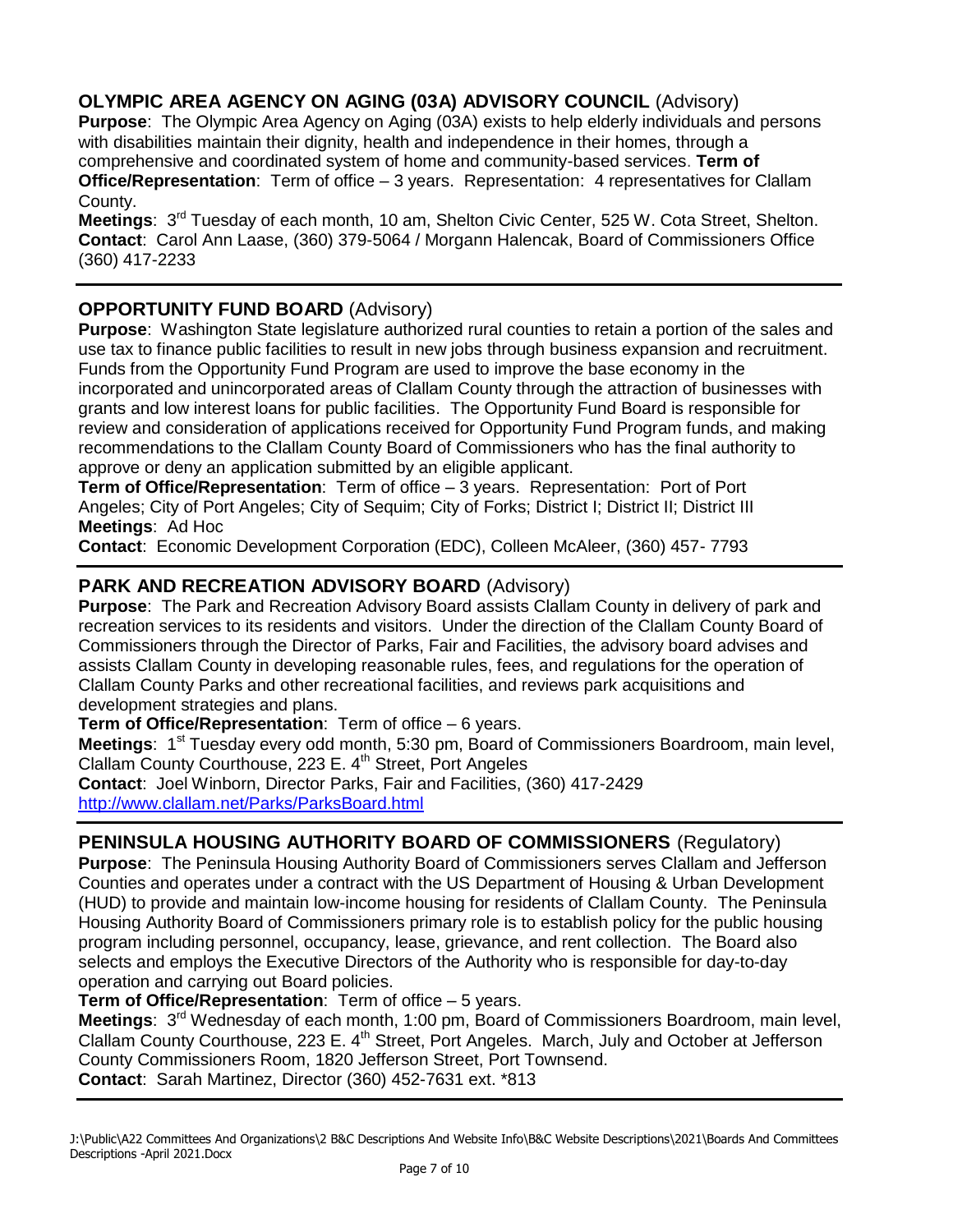## **PERMIT ADVISORY BOARD** (Advisory)

**Purpose**: The Permit Advisory Board makes recommendations to the Clallam County Board of Commissioners and Director of the Department of Community Development for changes in the building code and permitting.

**Term of Office/Representation**: Term of office – 3 years. Representation: Architect; Building Designer; Building Trades; Certified Septic Designer/Installer; Code Consultant; Engineer (structural/civil); Economic Development Council EDC; Energy Industry; Environmental Consultant; Homebuilders' Association; Homebuilders' Association; Propane/Woodstove Contractor; Manufactured Homes/Mobile Home Association; Land Surveyor; ex-officio Dept. of Community Development Director; ex-officio Building Official; ex-officio Environmental Health Division Manager; ex-officio Planning Manager; ex-officio Fire District Chief

Meetings: 3<sup>rd</sup> Tuesday of each month, 6:00 pm (no meetings June through August), Board of Commissioners Boardroom, main level, Clallam County Courthouse, 223 E. 4<sup>th</sup> Street, Port Angeles **Contact**: Annette Warren, Building Official, (360) 417-2314; Mary Ellen Winborn, Director Department of Community Development, (360) 417-2323

### **PLANNING COMMISSION** (Advisory)

**Purpose**: The Planning Commission assists the Clallam County Board of Commissioners, through the Department of Community Development DCD, with review of land use policy and related issues such as comprehensive land use plans and planning ordinances. Commissioners must have the ability to listen to diverse viewpoints and consider long-term interests of Clallam County.

**Term of Office/Representation**: Term of office – 4 years. Representation: District I a; District I b; District I c; District II a; District II b; District II c; District III a; District III b; District III c **Meetings**: 1<sup>st</sup> and 3<sup>rd</sup> Wednesdays of each month, 6:30 pm, Board of Commissioners Boardroom, main level, Clallam County Courthouse, 223 E. 4<sup>th</sup> Street, Port Angeles **Contact**: Mary Ellen Winborn, Director Department of Community Development, (360) 417-2323

#### **PORT CRESCENT PIONEER CEMETERY ADVISORY BOARD** (Regulatory)

**Purpose**: Established to operate the Port Crescent Pioneer Cemetery. **Term of Office/Representation**: Term of office – 5 years. **Meetings**: Ad Hoc **Contact**: Morgann Halencak/Bill Peach, Board of Commissioners Office, (360) 417-2233

# **SHERIFF'S CITIZENS ADVISORY COMMITTEE** (Advisory)

**Purpose**: The Sheriff's Citizens Advisory Committee is advisory to the Sheriff's department to provide an open link of communication between the Sheriff's department and the community. **Term of Office/Representation**: Term of office – 3 years. Representation: Unincorporated area surrounding Sequim; Diamond Point; Unincorporated area surrounding Port Angeles; At-large; City of Sequim; Clallam Bay/Sekiu; Forks and unincorporated area; Quileute Tribe; City of Port Angeles; Makah Tribe; Lower Elwha Klallam Tribe; Jamestown S'Klallam Tribe; Joyce;

Law and Justice; At-large; At-large.

Meetings: Quarterly, 4<sup>th</sup> Thursday of the month, 6:00 pm, Board of Commissioners Boardroom, main level, Clallam County Courthouse, 223 E. 4<sup>th</sup> Street, Port Angeles

**Contact**: Lorraine Shore/Bill Benedict, Sheriff's Department, (360) 417-2262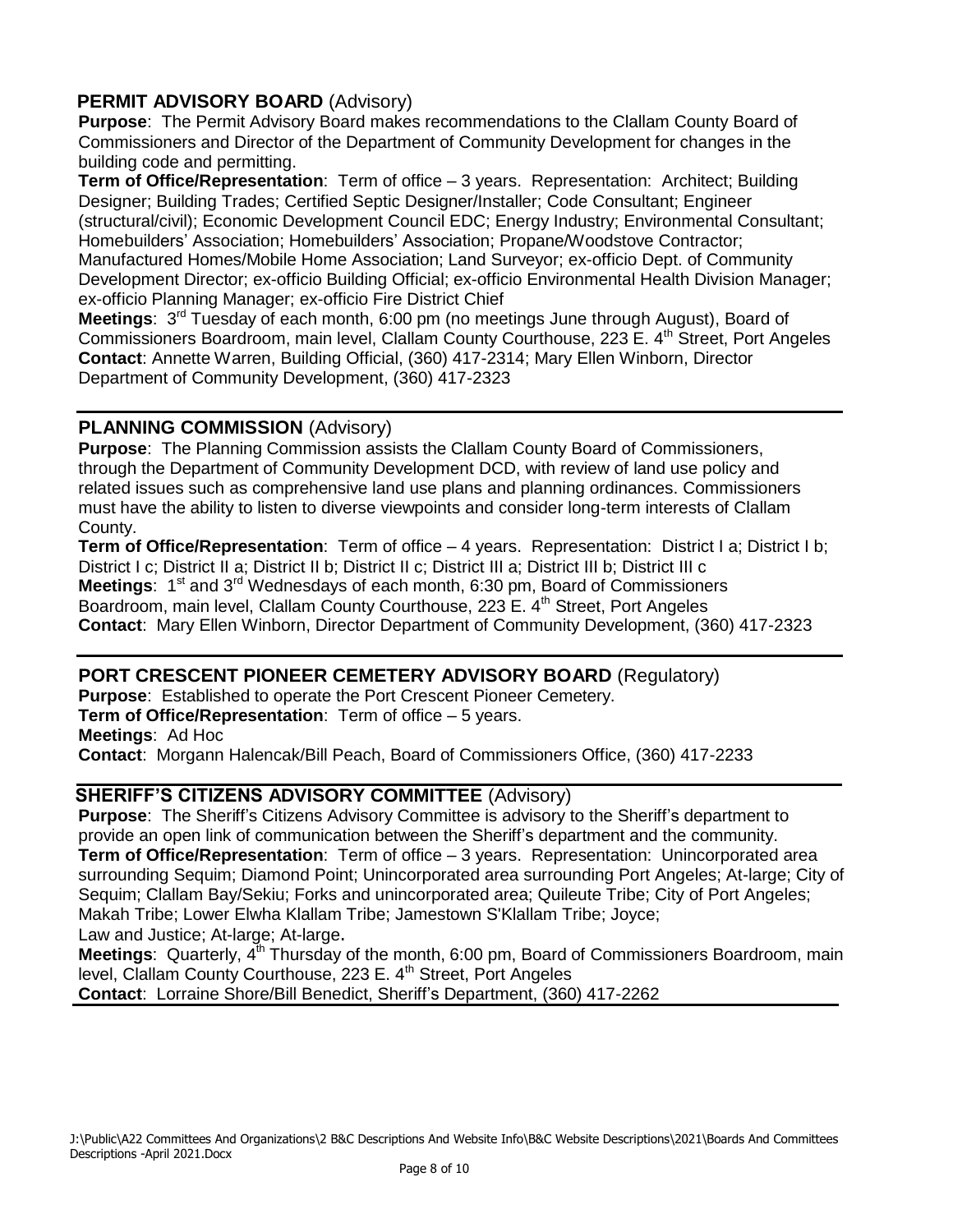# **SOLID WASTE ADVISORY COMMITTEE** (Advisory)

**Purpose**: The Solid Waste Advisory Committee assists in the implementation of programs and policies concerning solid waste handling and disposal, and reviews and comments on proposed changes to the Comprehensive Solid Waste Management Plan.

**Term of Office/Representation**: Term of office – 3 years. Representation: At-large; City of Sequim; Solid Waste Industry; Solid Waste Industry; Tribal Governments; City of Port Angeles; Clallam County; City of Forks; Business Community, Agriculture Community. All positions listed above also have Alternate Representation.

Meetings: 4<sup>th</sup> Wednesday of the month, 3:00 pm, Board of Commissioners Boardroom, main level, Clallam County Courthouse, 223 E. 4<sup>th</sup> Street, Port Angeles

**Contact**: Meggan Uecker, Solid Waste Coordinator, (360) 417-2441

## **TRAILS ADVISORY COMMITTEE** (Advisory)

**Purpose**: The Trails Advisory Committee makes recommendations to the Clallam County Board of Commissioners and other County agencies regarding non-motorized transportation and trail-related issues.

**Term of Office/Representation**: Representation: Sequim Area Trails Advocacy Group; Port Angeles Area Trails Advocacy Group; Western Area Trails Advocacy Group; Straits Area Trails Advocacy Group; Olympic National Park; Department of Natural Resources (DNR); Large Private Forest Company; City of Port Angeles; City of Sequim; Off-Road Motorized User Groups; City of Forks; U.S. Forest Service; Backcountry Horseman; Backcountry Horseman Alternate; Peninsula Trails Coalition; Clallam County Road Department, Olympic Peninsula Bicycle Alliance.

Meetings: 1<sup>st</sup> Wednesday of each month, 1:30 pm, Board of Commissioners Boardroom, main level, Clallam County Courthouse, 223 E. 4<sup>th</sup> Street, Port Angeles **Contact**: Steve Gray, Public Works/Roads Dept., (360) 417-2290

**TRUST LANDS ADVISORY COMMITTEE, Ad Hoc** (to approx. December 31, 2016) **Purpose**: Upon recommendation by the Charter Review Commission, the Trust Lands Advisory Committee was created for the purpose of reviewing and analyzing the history, issues, benefits, challenges and advantages of re-conveyance of trust lands to Clallam County to determine whether or not change in management of these properties is in the greater interest of the County. The committee will address State Forest Board Lands (County Trust Lands), trust land management and duties, revenue, Habitat Conservation Plan and re-conveyance.

**Term of Office/Representation**: Representation: One person appointed by each Commissioner from their District, Port of Port Angeles, School District Association, Department of Natural Resources, Junior Taxing Districts familiar with Dept. of Natural Resources trust lands, Society of American Foresters, Granges, League of Women Voters, Republican Party, Democratic Party, Olympic Forest Coalition, North Olympic Timber Action Committee, City of Forks, Environmental **Groups** 

**Contact**: Loni Gores, Board of Commissioners Office, (360) 417-2256 **NOTE**: **This committee is no longer meeting.**

## **CLALLAM COUNTY VETERANS' ASSOCIATION** (Advisory)

**Purpose**: The Clallam County Veterans' Association advises the Clallam County Board of Commissioners on issues related to Veterans and oversees administration of distribution of relief funds.

**Term of Office/Representation**: Members of the Association rotate/change each year. Representation: Veterans of Foreign Wars Post 9106; VFW Post 9106 alternate; Veterans of Foreign Wars Post 6787; VFW Post 6787 alternate; American Legion Walter Akeley Post 29;